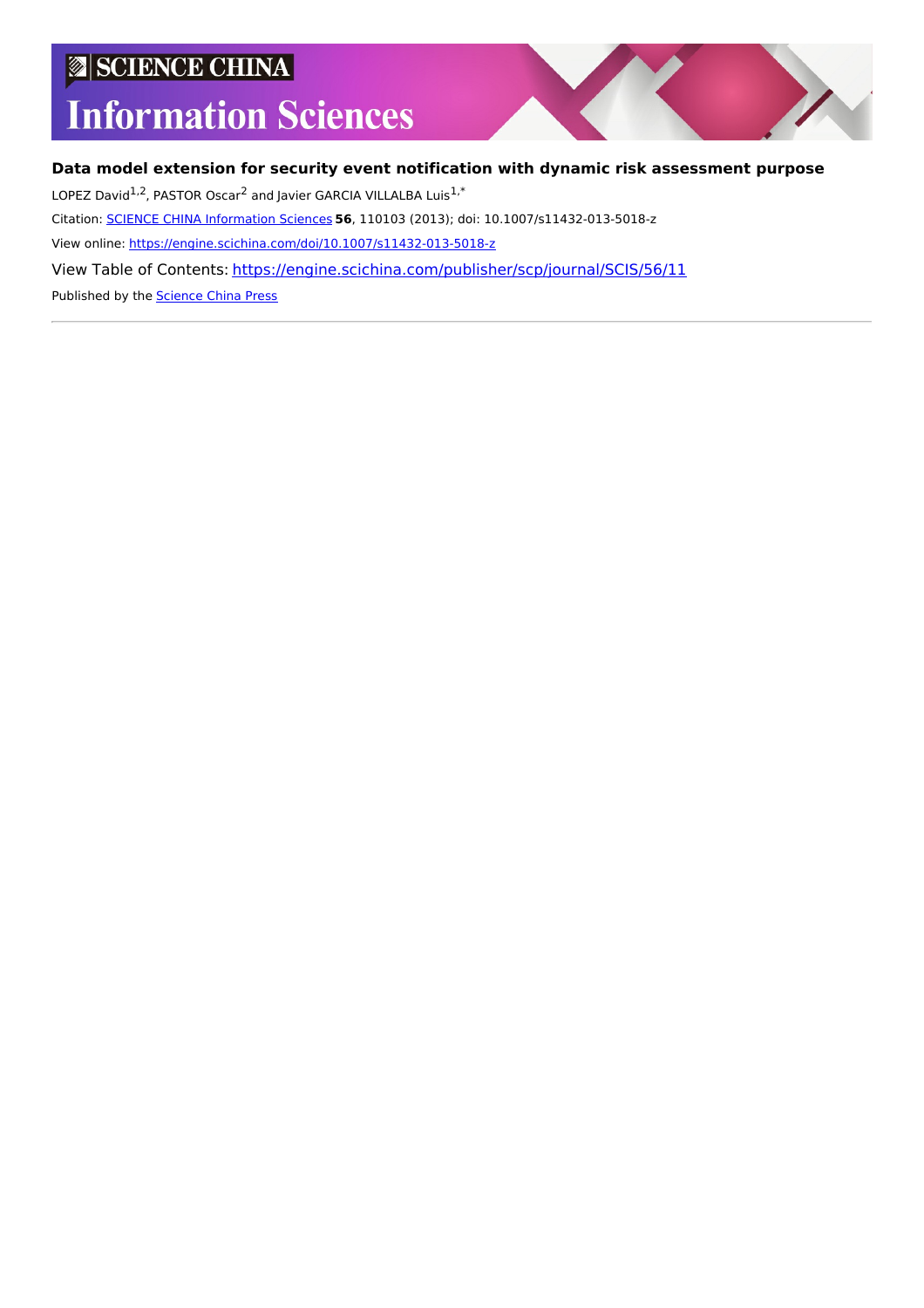**SCIENCE CHINA** Information Sciences

**. RESEARCH PAPER . Special Focus**

November 2013, Vol. 56 110103:1–110103:9 doi: 10.1007/s11432-013-5018-z

## **Data model extension for security event notification with dynamic risk assessment purpose**

David LOPEZ<sup>1,2</sup>, Oscar PASTOR<sup>2</sup> & Luis Javier GARCIA VILLALBA<sup>1</sup><sup>\*</sup>

<sup>1</sup>*Group of Analysis, Security and Systems (GASS), Department of Software Engineering and Artificial Intelligence (DISIA) School of Computer Science, Universidad Complutense, Madrid* 28040*, Spain* <sup>2</sup>*Defence and Security Division, Systems Engineering for the Defence of Spain, S.A (ISDEFE), Madrid* 28040*, Spain*

Received July 7, 2013; accepted October 14, 2013

**Abstract** Dynamic risk assessment refers to a risk management framework where frequent updates of risk evaluation information are used to evaluate risk exposure, as close as possible to real-time. In this paper, we present the incident object description exchange format extended model for dynamic risk assessment. This format attempts to overcome the absence of integration and real-time communication between security systems and risk assessment tools. Our model is based on the incident object definition exchange format, which is commonly used in the computer security incident response teams community. This data model aims to facilitate a global vision of information systems risk by supplying real-time security events data to risk assessment tools based on renowned methodologies. We present a proof-of-concept scenario to demonstrate the usefulness of this integration and the proposed data model, and discuss the expected improvements.

**Keywords** dynamic risk assessment, risk management, DRA, IODEF-DRA, IODEF.

Citation López D, Pastor O, García Villalba L J. Data model extension for security event notification with dynamic risk assessment purpose. Sci China Inf Sci, 2013, 56: 110103(9), doi: 10.1007/s11432-013-5018-z

## **1 Introduction**

Risk assessment (RA) and risk management (RM) are useful tools when applied to information systems (IS). They are used to assess risk exposure, drive management actions, and design an organizations risk mitigation plan for a given moment in time. Dynamic risk assessment (DRA) goes one step further, taking advantage of continuous risk exposure monitoring to allow a greater dynamism for real-time security decision making.

Previous analysis of DRA approaches applied to IS environments outlined how improvements can be made by integrating security systems with dynamic, or even real-time, risk assessment tools, while following renowned methodologies. The incident object description exchange format (IODEF) extended model for dynamic risk assessment (IODEF-DRA) that we propose in Section 2 is an attempt at this integration. The proposed data format is an evolution of the IODEF data model.

We present a detailed proof-of-concept, which aims to demonstrate the usefulness of the integration of security systems and DRA tools using the IODEF-DRA model. In the appendix, we suggest an XML prototype for the messages required in our model.

<sup>∗</sup>Corresponding author (email: javiergv@fdi.ucm.es) https://engine.scichina.com/doi/10.1007/s11432-013-5018-z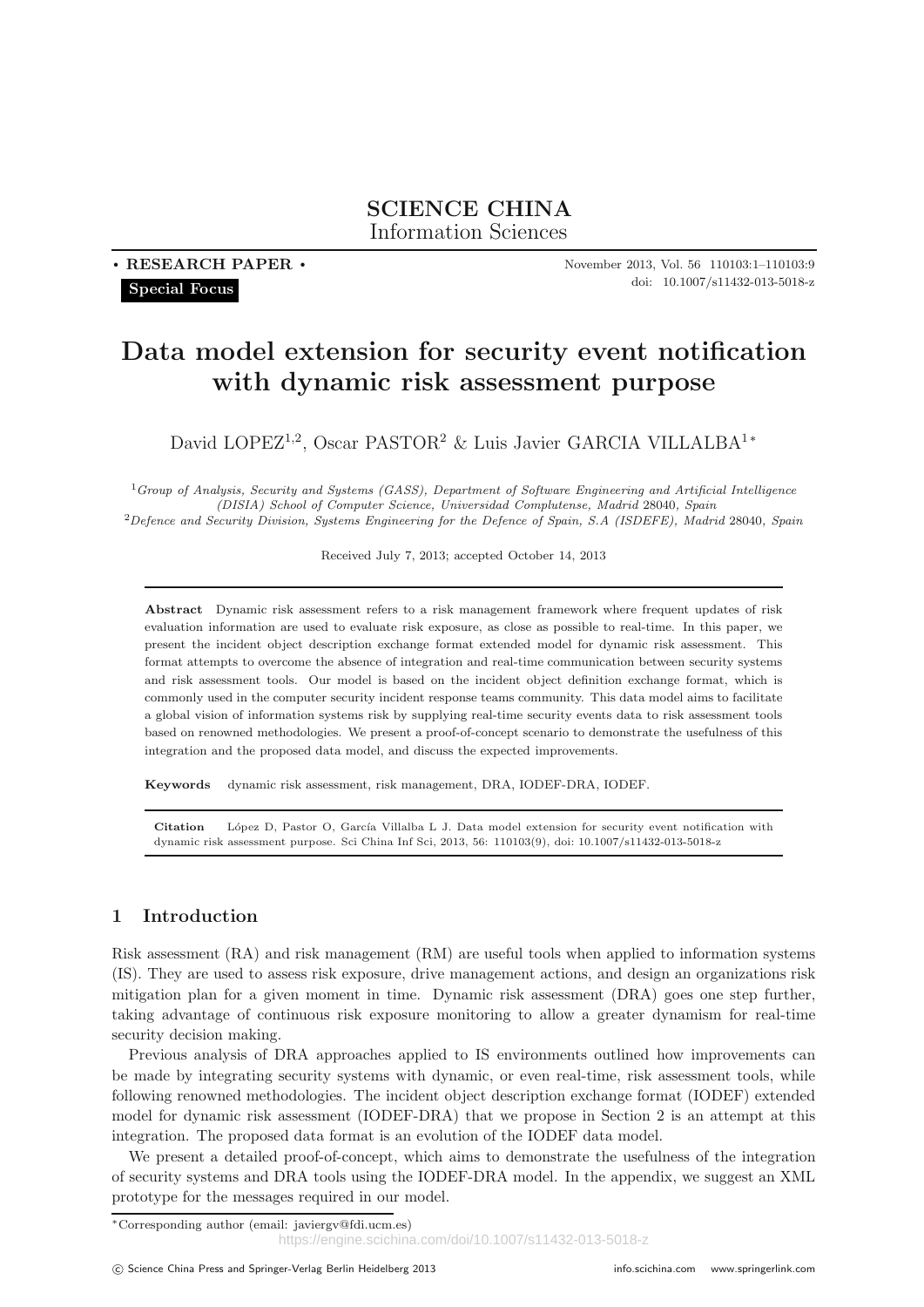

#### L´opez D, *et al. Sci China Inf Sci* November 2013 Vol. 56 110103:2

**Figure 1** Dynamic Risk Assessment with integrated security systems using a real-time DRA tool.

**Related works**. A previous DRA state-of-the-art analysis summarized the different approaches applied to DRA [1]. Attention was drawn to the risk assessment features of systems that rely on real-time event monitoring (such as an intrusion detection system (IDS) or intrusion prevention system (IPS)) that have a narrow understanding of the IS and its global environment. Conversely, tools that implement methodological RA capture a higher level of information of the IS domain, which allows decision-making in alignment with organizational objectives and security policies. Finally, risk evaluation should take advantage of a greater quantity of sources [2], and profit from incident, threat and vulnerability knowledgebase sharing [3].

The integration of security tools (including physical tools that protect the IS's assets) and other information sources with methodological and dynamic RA tools may, therefore, result in more accurate risk management decisions. This integration requires RA tools to have continuous access to information about the IS's security status, as depicted in Figure 1. These inputs, adequately pre-screened to avoid an overload of the RA tool, shall be notified by security tools using communication interfaces and appropriate data models.

Standardization bodies, such as the internet engineering task force (IETF), have researched the development of standard information flows related to security incidents through the extended incident handling working group (INCH WG). They first proposed the experimental protocol known as intrusion detection message exchange format (IDMEF) [4], which focused exclusively on intrusion event information issued by an IDS. Several IDS providers adopted this format, but it was not suitable for a more complex environment [5].

Next, the incident object definition exchange format [6] was developed. Because it is an extension of IDMEF, the two are compatible. As shown in Figure 2 [7], IODEF comprises a root class "document" with a child node "incident", and a hierarchical structure of nodes called classes. For each notified incident, an instance of this document hierarchy is completed (typically by the CERT who circulates it) with information about the incident. Some of the classes are mandatory and must be included in the created instance, while others are optional. An IODEF document has its own lifecycle and information https://engine.scichina.com/doi/10.1007/s11432-013-5018-zis added as the incident, or the tasks focused on its analysis, progress.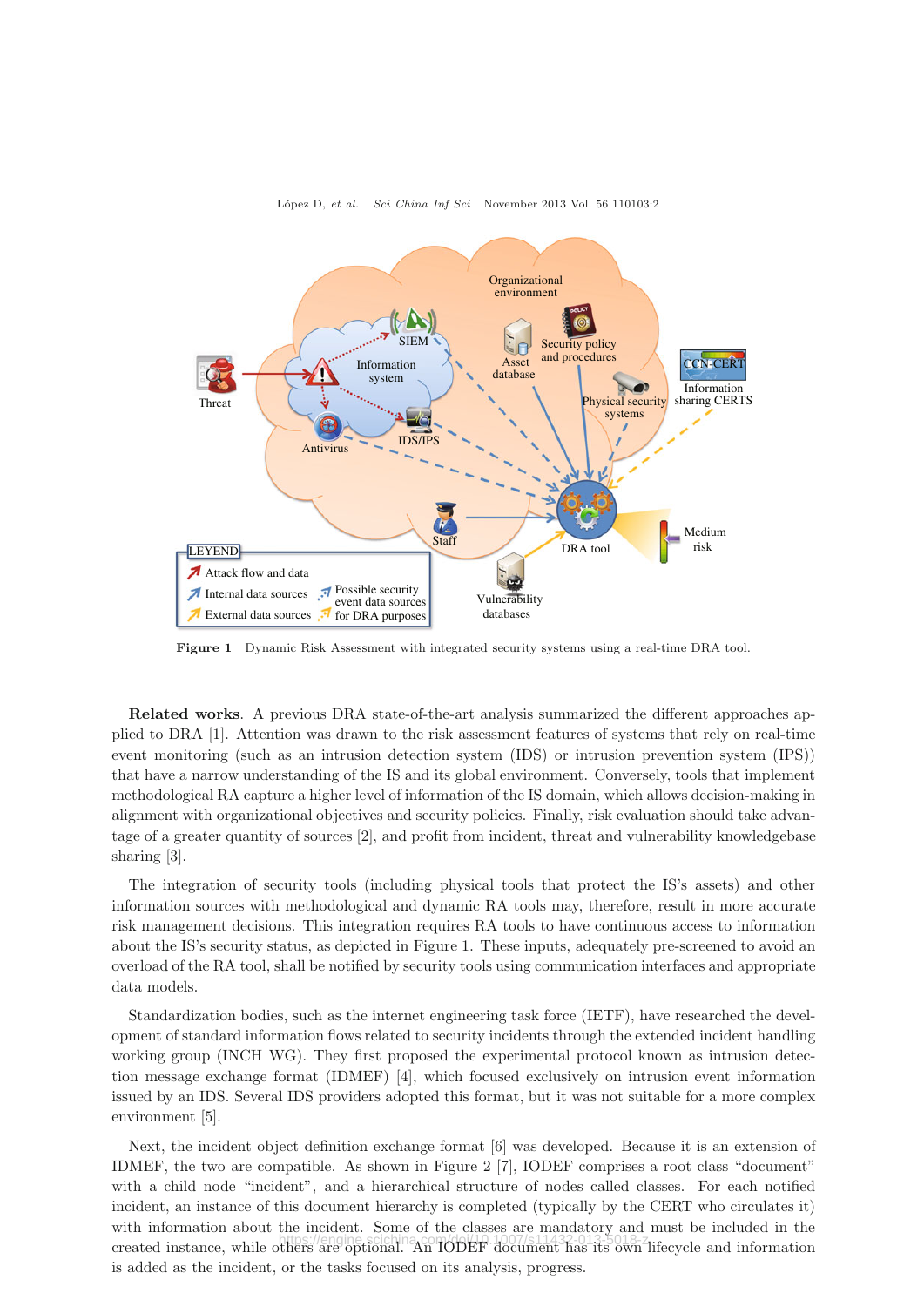

L´opez D, *et al. Sci China Inf Sci* November 2013 Vol. 56 110103:3

Figure 2 IODEF data model (IODEF INCH final version).

IODEF was conceived to help CERTs exchange information about incidents (in a broader sense than IDMEF), which could be automatically processed (although they were oriented to human use). Ad hoc applications using these models are implemented in CERT environments. These efforts have raised the maturity level of the IODEF model close to a standard for IS security incidents. This work is used as the base for our proposed extension. In addition, new extensions that rely on the IODEF data model are currently being developed to cover specific types of incidents [8].

## **2 Integrating security systems and dynamic risk assessment tools through an extended data model (IODEF-DRA)**

#### **2.1 Data model extension proposal (IODEF-DRA)**

This IODEF extension is designed to be used for automated communication between security systems that are able to notify security events or incidents affecting an IS, and the deployed organization's RA tool, which is expected to be based on a methodological approach. Note that security systems protecting an IS could also be physical, such as a physical intrusion detection system.

The proposed IODEF for dynamic risk assessment extension embeds the compulsory classes defined by IODEF (a much-reduced set of the total classes) and adds a few additional classes. The remainder of non-compulsory IODEF classes is not required, except for the Assessment and EventData classes that are essential for IODEF-DRA. Interfaces adhering to IODEF-DRA should add data to the compulsory IODEF, IODEF-DRA (under the AdditionalData class), and IODEF Assessment classes (impact and confidence). According to the ISO [9], a security incident is defined as an event, or a series of events, threatening an IS with a high probability of compromising an organization's goals. The IODEF also has this structure if the events are clustered into an incident. Figure 3 depicts our proposed extension to the format.

The following classes are used to provide information for an event. They model factors that have an impact on risk evaluation, according to the RA methodologies previously analyzed.

**• AffectedAsset**. A new class, under the event AdditionalData, to identify the asset that is affected by the notified event. The identifier may be shared between the security system and the RA tool.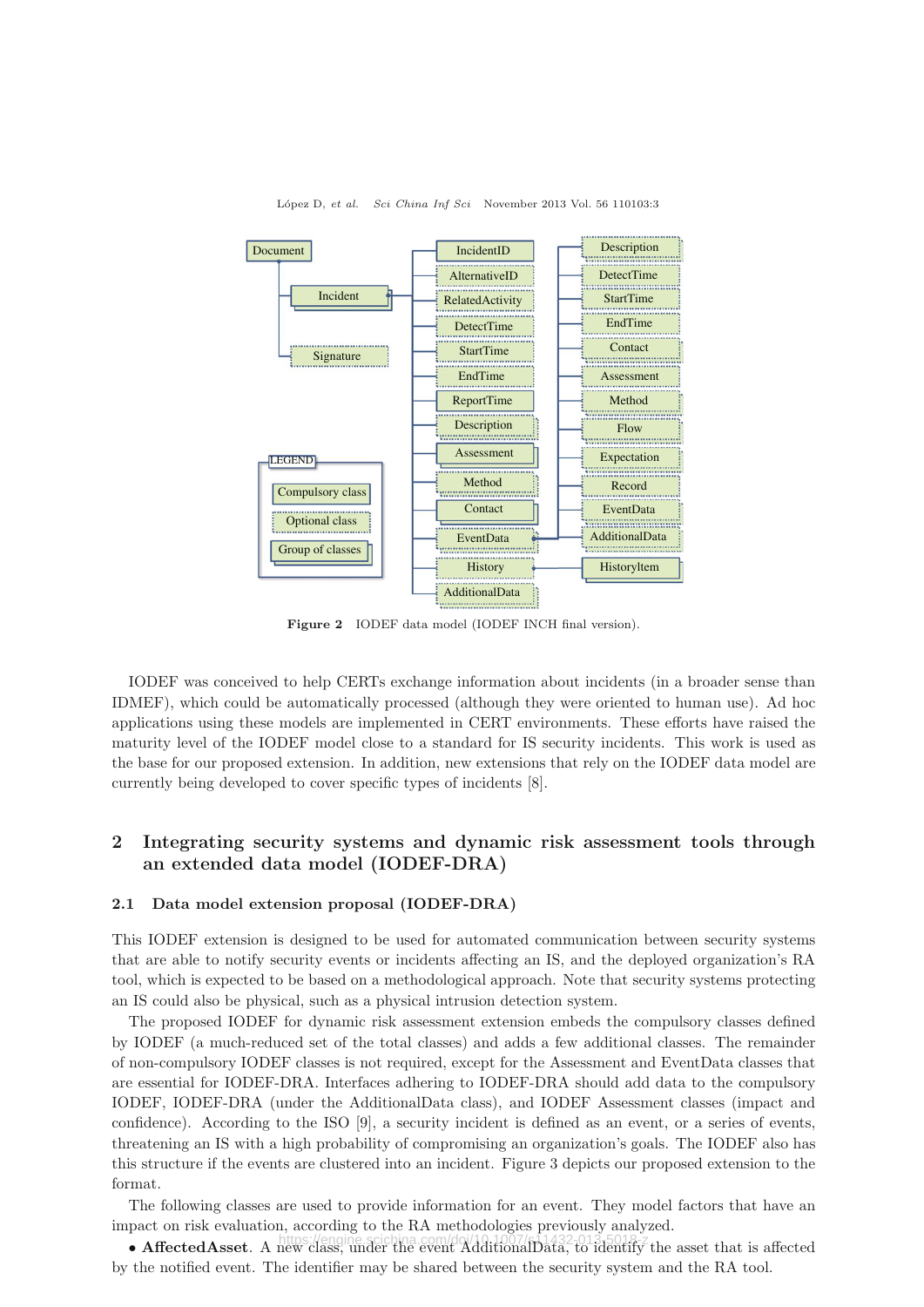

#### L´opez D, *et al. Sci China Inf Sci* November 2013 Vol. 56 110103:4

**Figure 3** Extended IODEF data model for Dynamic Risk Assessment purposes (IODEF-DRA). Only IODEF classes relevant for this extension are shown.

• **DetectedThreat**. A new class, under the event AdditionalData, to identify the threat that triggered the monitored event, if a cause-effect relationship can be established. The identifier may be shared, or threat libraries can be used.

*•* **ExploitType**. A new class, under the event AdditionalData, to capture information about the exploited vulnerability. Several standard formats could be used when identifying exploits that affect the IS's components.

• **SecurityState**. A new class, under the event AdditionalData, to define the security system state. It notifies if the threat has been defeated or surpassed, or if a reaction is still possible.

*•* **ReportingSystem**. A new class, under the event AdditionalData, that comprises the identifier and the type of security system that notified the event. Many types of systems are possible, and include an IDS, a physical security system, or an informant CERT for generic incidents.

• **Assessment**. An optional IODEF native class that is compulsory under the Incident and Event classes. It gathers information about the initial assessment of the security system. It comprises the Impact and Confidence classes.

*•* **Impact**. An IODEF native class that is linked to the Assessment class, and is compulsory in this extension. It contains information about the severity and progress of the attack, from the point of view of a security system.

• **Confidence**. Similarly to Impact, this is compulsory in this extension. It lets the security system assign its own confidence level about the trustworthiness of the event data. It can also be used to notify whether the system is able to fully discard a false positive or not.

*•* **DetectTime**. A native IODEF class under EventData, which captures the time of detection in a unified and standardized format.

Because a security incident is a top hierarchy IODEF class, it may comprise several events or just one. Along with the Assessment class, it contains:

• **IncidentID**. A native IODEF class that uniquely identifies an incident.

*•* **ReportTime**. A native IODEF class that contains the reporting time in a unified and standardized format.

• **Contact**. A native IODEF class that contains contact details for the security system's administrator.

• **EventData**. A native IODEF class that was optional, but becomes compulsory in IODEF-DRA. An incident might include one or a list of EventData classes, each one containing its own information.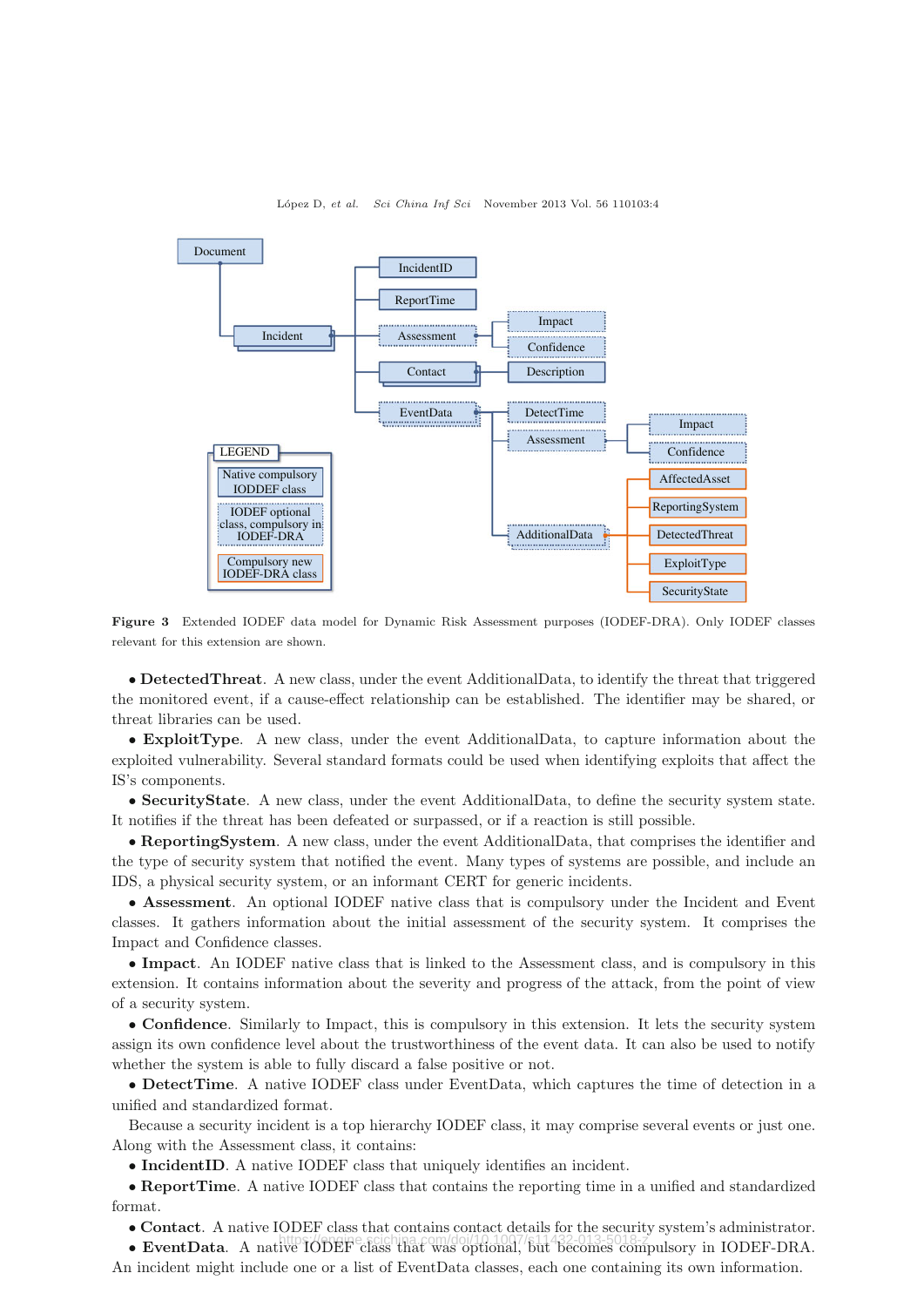#### **2.2 Required features for IODEF-DRA compliant tools**

Additional features may be required by security systems to effectively implement the IODEF-DRA:

• Identification of the asset(s) under protection, or being affected in case of a security event. IDs must be shared with the RA tool.

• Issue notifications in response to a security event, dependent on a confidence threshold so that false positives are discarded.

• A notification message according to the proposed format (IODEF-DRA).

• Where possible, establish a secure communication channel with the RA tool.

On the other side, a methodological RA tool using the IODEF-DRA model should have the following functionalities:

• Assignment of unique asset IDs that are compatible with the model specification.

• Receive notification messages in real-time (when configured in push mode), or continuously check a repository for messages (pull mode).

- *•* Import data according to the IODEF-DRA specification.
- Validate the input data and match the IDs with known assets, threats or vulnerabilities.
- *•* Use updated data to reassess risks.

• Display the new risk assessment outcome, taking into account the confidence level issued by the security system.

• Ideally, verify the authenticity and integrity of notifications to avoid mistaken assessments.

#### **3 Dynamic risk assessment with the IODEF-DRA extension: proof-of-concept**

If we consider a RA over a simple IS with a reduced group of assets that include staff, remote IS premises, hardware and data, it is possible to generate an example attack tree (Figure 4). The tree shows the initial risk exposure for each node, dependent on the probability of a threat exploiting a vulnerability. A methodological RA may provide risk exposure taking into account organizational, technical and human factors. This scenario is typical when applying attack trees to RA. We use it to statically choose the best strategy and focus security resources on critical nodes.

In this example, a disgruntled employee can harm the organization in two ways. The employee may scan the network and launch an attack against a central data server. Alternatively, they may break into a remote unattended premises to destroy IS equipment, or to launch an attack through a remote server. The organization is most concerned with leaks of information, and the most plausible route for this is by a remote code execution through an unauthorized connection to a server and a later privilege escalation. In this scenario, the main advantages of integrating the security system and DRA tool (RA methodological tool adhering to IODEF-DRA) are:

• A DRA tool based on a methodological approach may know whether data stored on a server is to be considered critical; a security system administrator may not.

• An IS security system administrator does not typically have any information about the physical compromise of a remote premise, whereas a DRA tool could establish a relationship between a physical intrusion in a remote premise and a subsequent chain of events leading to a critical information leakage;

• The DRA tool may be aware of authentication measures or procedures in FTP connections from remote premises, and the data flow between them.

• The organization's environment enables communication between security systems (both physical and logical ones protecting the IS) and the embraced DRA tool, as shown in Figure 1. The DRA tool interacts with these systems receiving their notifications. The chain of events and interactions with the DRA tool are as follows:

1) A physical intrusion detection system notices an intruder in a remote IS unattended premise. It is hard to get a quick reaction from security staff because it is a remote premise. An intrusion system console notifies the DRA tool using an IODEF-DRA message (Appendix Message A).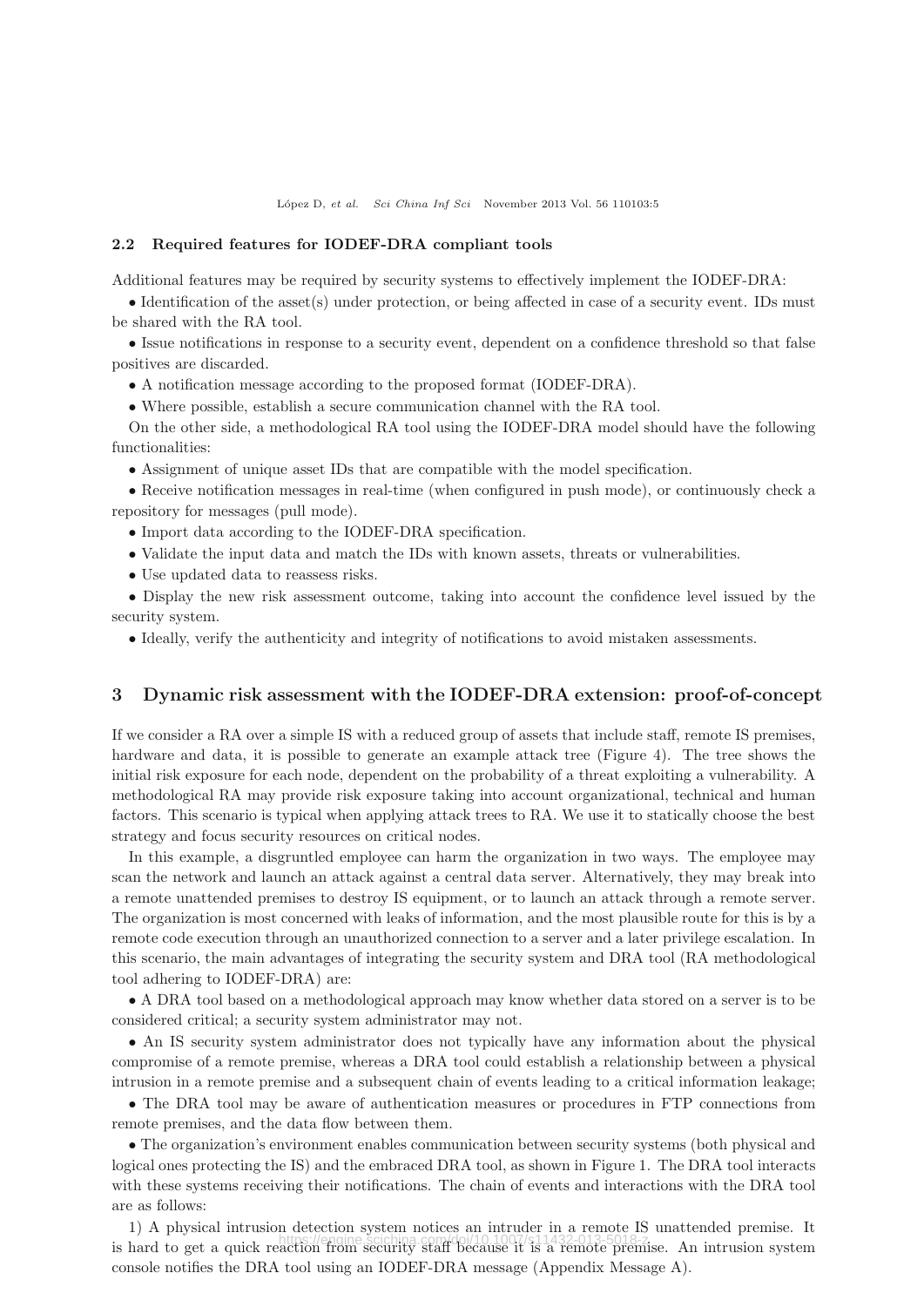

L´opez D, *et al. Sci China Inf Sci* November 2013 Vol. 56 110103:6

**Figure 4** Attack tree example for the IODEF-DRA process. Risk outcomes may follow several approaches [10], but this is not the focus of this work, so we have simplified the process. A color code shows the baseline risk exposure level of each node, after an initial RA.



**Figure 5** Dynamic Risk Assessment step-by-step progress (real-time integration of security systems and the DRA tool).

2) The DRA tool receives the message and reassesses the risk, evaluating new risk values for nodes that are exposed to the new IS environmental factors (Figure  $5(a)$ ).

3) After several failed login attempts, the intruder successfully connects to a system using the local console. Thus, a HIDS (host-based IDS) reacts, notifying the DRA tool about the "failed logins" security event, using a customized IODEF-DRA message (Appendix Message B).

4) The DRA tool processes this message and reassesses the risk exposure of the nodes (Figure 5(b)). In this context, the DRA tool judges that the attacker can easily gain access to the "Information leakage" node, because it is aware that ftp connections launched from remote units are never blocked, due to business requirements stated in the security policy. Consequently, the risk exposure rises to a higher https://engine.scichina.com/doi/10.1007/s11432-013-5018-zlevel.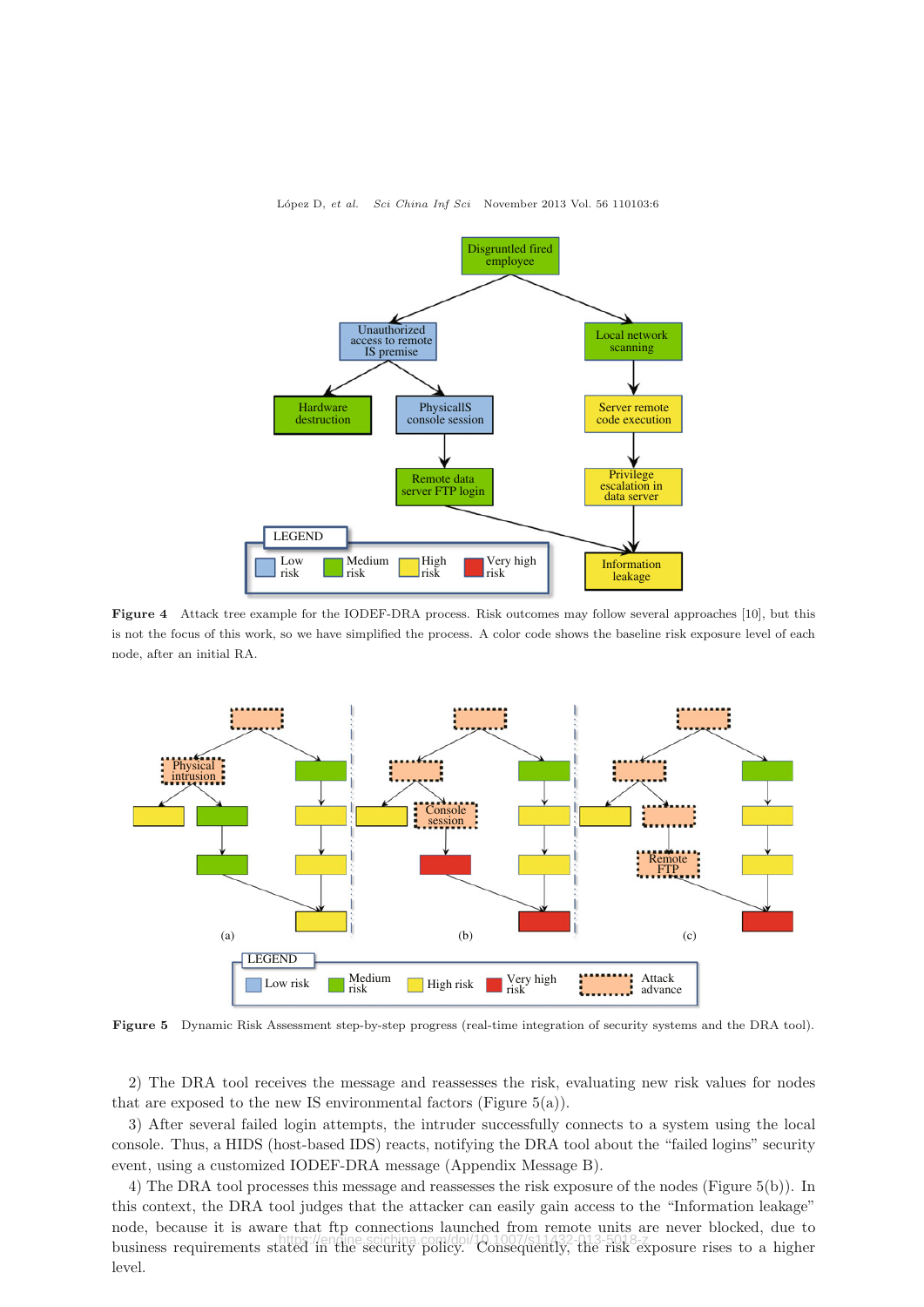5) The attacker's next step is to launch a remote FTP login against the central data server. This time, a NIDS (network IDS) detects the ftp connection, because it does not follow custom communication protocols. It notifies the DRA tool with a new message (Appendix Message C).

6) In this case, the confidence that the FTP connection is a security event is lower, because it could be caused by a justified operational exception. Nevertheless, the DRA tool may be aware of the previous chain of events, and will undoubtedly use this information to support that the risk of information leakage is very high (Figure  $5(c)$ ).

7) The attacker may be now connected to the central data server and may have gained access to critical data.

If no further notice was taken of this event, data may be stolen through the ftp connection until someone arrives at the remote premise to check the physical intrusion. However, real-time monitoring of the risk using the DRA tool would have helped to make worthwhile decisions, such as closing ftp connections between the IS on the remote premise and the central data server. This may have caused negative effects to the business, but it would have been justified if the DRA tool assessed that there was an appropriately high risk of information leakage.

#### **4 Conclusion and future work**

There are several approaches that try to solve the challenges in DRA and dynamic risk management for ISs. They tend to focus on a specific dilemma at the detriment of other possible issues, although some techniques attempt a more holistic approach. Ideally, we should take into account all changes to the IS and its environment when reassessing risk.

The proposed IODEF-DRA data model attempts to fill one of the gaps in the existing DRA. It aims to integrate security systems that protect the IS throughout the organization, with RA tools that are based on sound methodological RA principles. Notifications of security events in the IS and its environment may be dynamically processed by the RA tool in real-time. Effective communication between an organization's security systems using the proposed model (or reliable external sources of information about security events), and DRA tools may bring about the following advantages:

1) An ability to update an RA process in real-time, enabling continuous risk monitoring. It may allow an instant awareness when a serious risk affects business goals, and reduce delays to reactions.

2) The enforcement of a methodological RA may be useful to both management and technical staff. It drives a homogeneous vision of risk throughout the organization that leads to an incident response better aligned with security policies.

3) The opportunity to take account assets, security components and policies, or other organizational factors beyond the IS architecture. By integrating the security systems and the methodological RA, the monitored domain is expanded to the IS and its environment.

This proof-of-concept scenario demonstrates how the proposed integration using IODEF-DRA can lead to the above advantages. First, it monitored and detected a rise in risk, taking into account the impact of a compromised asset on business goals. This led to a unified vision of risk, from both management and technical points of view, resulting in better decision making. Finally, it integrated the physical security systems protecting the IS environments, and took into account security policy factors to assess risk in real-time.

Future work will focus on the evolution of DRA tools that input data into IS environments, which might improve the quality and trustworthiness of risk assessments. We will focus on two objectives: first, the in-depth development of the IODEF-DRA model and its promotion, and second, the definition of other data feeding sources to allow much more diversity, which may improve the completeness of DRA.

#### **References**

https://engine.scichina.com/doi/10.1007/s11432-013-5018-z<br>1 López D, Pastor O, García Villalba L J. Dynamic risk assessment in information systems: State-of-the-art. In:

Proceedings of the 6th International Conference on Information Technology, Amman, 2013. 8–10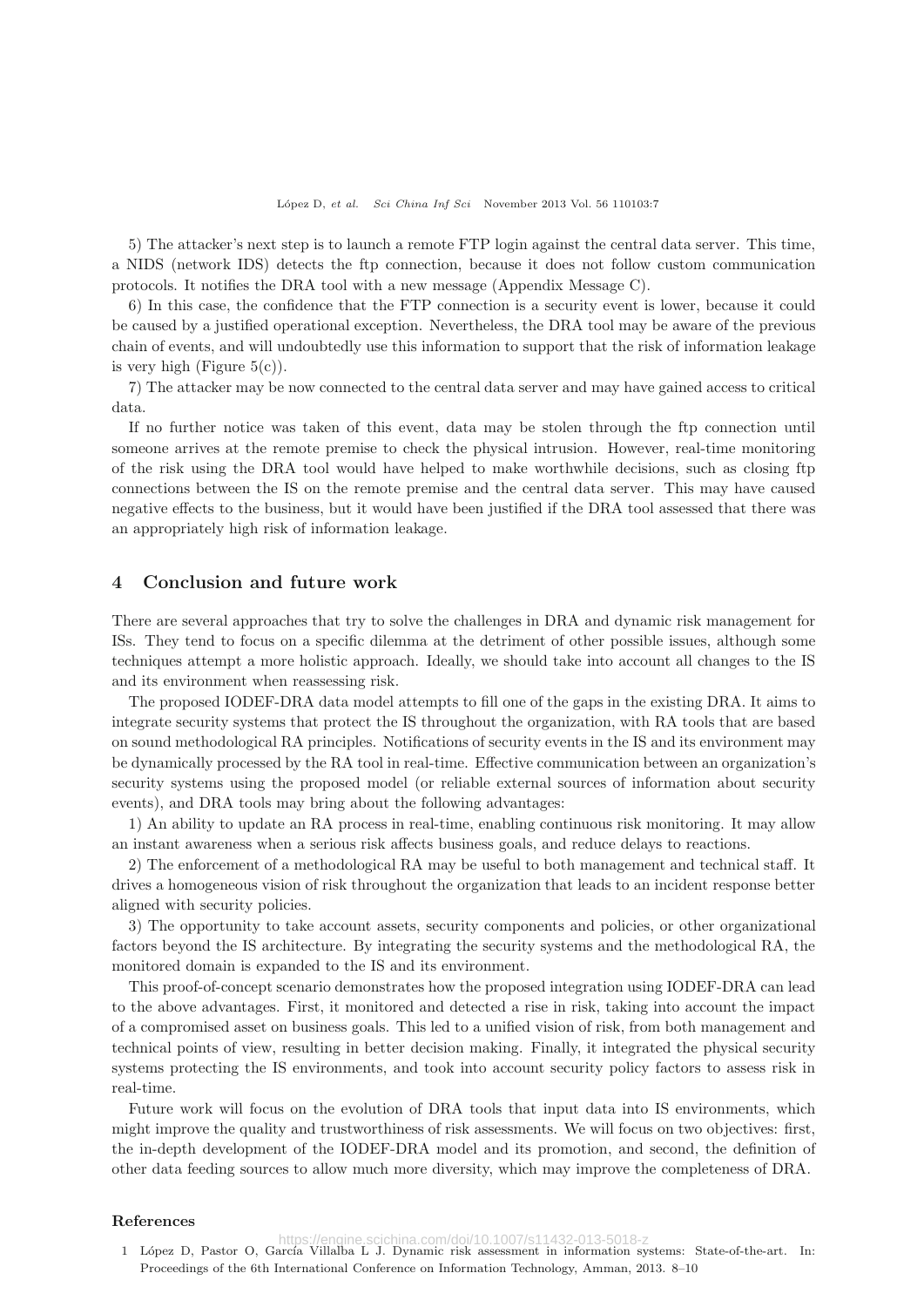- 2 European Network and Information Security Agency(ENISA). Standard II. http://www.enisa.europa.eu/activities/cert/ background/inv/cert-activities/standardisation/standard-ii
- 3 Fern´andez D, Pastor O, Brown S, et al. Conceptual framework for cyber defense information sharing within trust relationships. In: Proceedings of the Fourth International Conference on Cyber Conflict(CYCON), Tallinn, 2012. 1–17
- 4 Internet Engineering Task Force (IETF). Intrusion Detection Message Exchange Format, 2007. http://datatracker. ietf.org/wg/idwg
- 5 Gorzelak K, Grudziecki T, Jacewicz P, et al. Proactive Detection of Network Security Incidents. European Network and Information Security Agency(ENISA) Report Deliverable, 2011. 114–116
- 6 Internet Engineering Task Force. The Incident Object Description and Exchange Format(IODEF), IETF Standards Track RFC5070. 2007. http://datatracker.ietf.org/wg/inch
- 7 TERENA–IODEF Working Group. Incident Object Data Model v.0.05 Final, 2002. http://www.terena.nl/tech/taskforces/tf-csirt/iodef/docs/iodef-datamodel-draft-003.html
- 8 IODEF Working Group. IODEF-Extension for Structured Cybersecurity Information(draft), TERENA Standards Track, 2013. http://tools.ietf.org/html/draft-ietf-mile-sci-07.html
- 9 BSI. Information Technology. Security Techniques. Information Security Incident Management. ISO/IEC 27035. 2011
- 10 Poolsappasit N, Dewri R, Ray I. Dynamic Security Risk Management Using Bayesian Attack Graphs. IEEE Trans Dependable Secur Comput, 2012, 9: 61–74

#### **Appendix: IODEF-DRA messages example on XML format**

### **Message A**

```
\langle?xml version="1.0" encoding="UTF-8"?\rangle\langleIncident purpose="reporting"\rangle\langle \text{IncidentID name} = \text{``physicalAlert''} \rangle 00001 \langle \text{IncidentID} \rangle\langle ReportTime \rangle 2012-03-10T20:13:05+00:00 \langle /ReportTime \rangle\langleAssessment\rangle\langleImpact severity="medium" completion="succeeded"/\rangle\langleConfidence rating="high"/\rangle\langle/Assessment\rangle-
Contact role="admin" type="person"
\langleDescription\rangleSecurity Staff on site\langle/Description\rangle\langle/Contact\rangle\langleEventData\rangle\langle \text{DetectTime} \rangle 2012\text{-}03\text{-}10T20:13:02\text{+}00:00 \langle \text{/DetectTime} \rangle\langleAssessment\rangle\langleImpact severity="medium" completion="succeeded"/\rangle\langleConfidence rating="high"/\rangle\langle/Assessment\rangle\langleAdditionalData\rangle\langleAffectedAsset type="site" assetID="remote-site"/\rangle-
ReportingSystem type="physicalSecurityConsole" systemID="console01"/
\langleDetectedThreat type="unauthorized access" threatID="Breakin" \rangle)
\langleExploitType vulnerabilityID="unknown"/\rangle\langleSecurityState state="supervised"/\rangle\langle/AdditionalData\rangle\langle/EventData\rangle\langle/Incident\rangle\langle /IODEF-Document\rangle
```
#### **Message B**

 $\langle$ ?xml version="1.0" encoding="UTF-8"? $\rangle$  $\langle$ Incident purpose="reporting" $\rangle$  $\langle$  $IncidentID$  name="HostIDSAlert" $\rangle$ 00015 $\langle$ /IncidentID $\rangle$ -ReportTime2012-03-10T20:18:33+00:00-/ReportTime https://engine.scichina.com/doi/10.1007/s11432-013-5018-z $\langle$ Assessment $\rangle$  $\langle$ Impact severity="low" completion="succeeded"/ $\rangle$